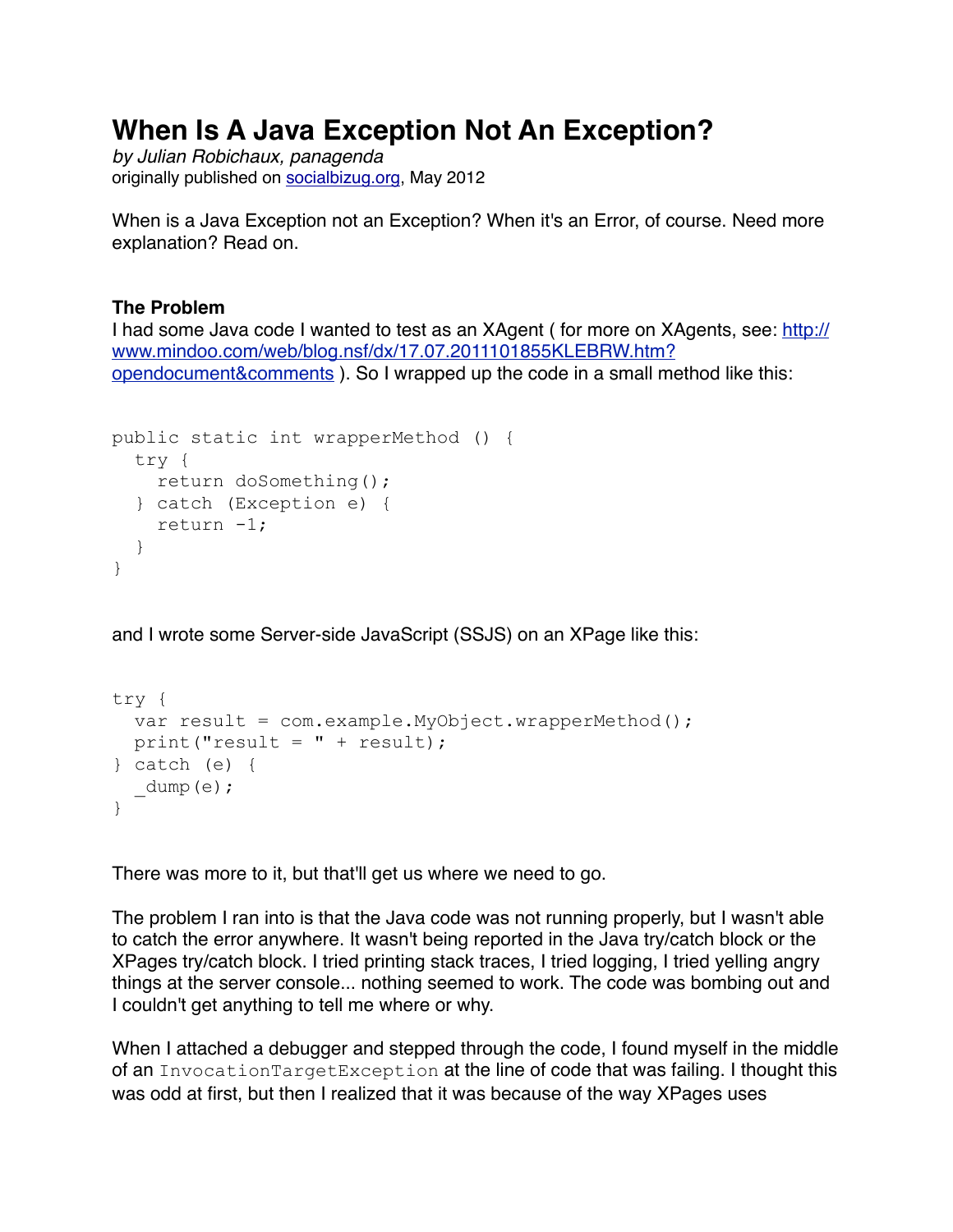reflection in order to run Java code -- an InvocationTargetException happens when a reflected Java method has an issue. (As an interesting sidenote, see this short [discussion on how XPages uses classloaders: http://stackoverflow.com/questions/](http://stackoverflow.com/questions/5352550/meaning-of-java-lang-classcastexception-someclass-incompatible-with-someclass) [5352550/meaning-of-java-lang-classcastexception-someclass-incompatible-with](http://stackoverflow.com/questions/5352550/meaning-of-java-lang-classcastexception-someclass-incompatible-with-someclass)[someclass](http://stackoverflow.com/questions/5352550/meaning-of-java-lang-classcastexception-someclass-incompatible-with-someclass) )

I wasn't getting back an InvocationTargetException though. I was getting the error that was wrapped up inside that Exception, which was an ExceptionInInitializerError. This is the kind of thing you get back if there is a problem initializing a static variable inside a class. The interesting thing about an ExceptionInInitializerError is: it's not a Java Exception. So it won't get caught by a standard try/catch block.

### **Throwables, Exceptions, and Errors**

When Java code has a problem, a Throwable object is supposed to be generated. The two subclasses of Throwable are Exception and Error, and there are many subclasses beneath them. There is some very detailed consideration of general Java error handling theory in both the Java Virtual Machine Specification (http://docs.oracle.com/javase/ [specs/jvms/se5.0/html/Concepts.doc.html#22727](http://docs.oracle.com/javase/specs/jvms/se5.0/html/Concepts.doc.html#22727) ) and the Java Language Specification ( <http://docs.oracle.com/javase/specs/jls/se5.0/html/exceptions.html>). To avoid completely oversimplifying the topic by boiling down several pages worth of commentary into a few sentences, I will leave those links for you as reference and historical background, and instead quote from the Exception and Error JavaDocs:

"The class Exception and its subclasses are a form of Throwable that indicates conditions that a reasonable application might want to catch."

"An Error is a subclass of Throwable that indicates serious problems that a reasonable application should **not** try to catch. Most such errors are abnormal conditions."

In other words, Exceptions are supposed to be handled by your application; Errors are supposed to be ignored so that the JVM can deal with them. The exception to this rule (pun intended) is the RuntimeException and its subclasses, which are things like NullPointerException that *can* be caught but don't *have* to be.

Java Error objects are typically supposed to be ignored because, to quote the Java Language Specification, they are conditions for which "recovery is typically not possible". Subclasses of Error include OutOfMemoryError and ClassCircularityError. You certainly wouldn't want to catch an OutOfMemoryError and then decide "well, I'll just ignore that for now and keep going." It's best to let those sorts of things filter up to the JVM.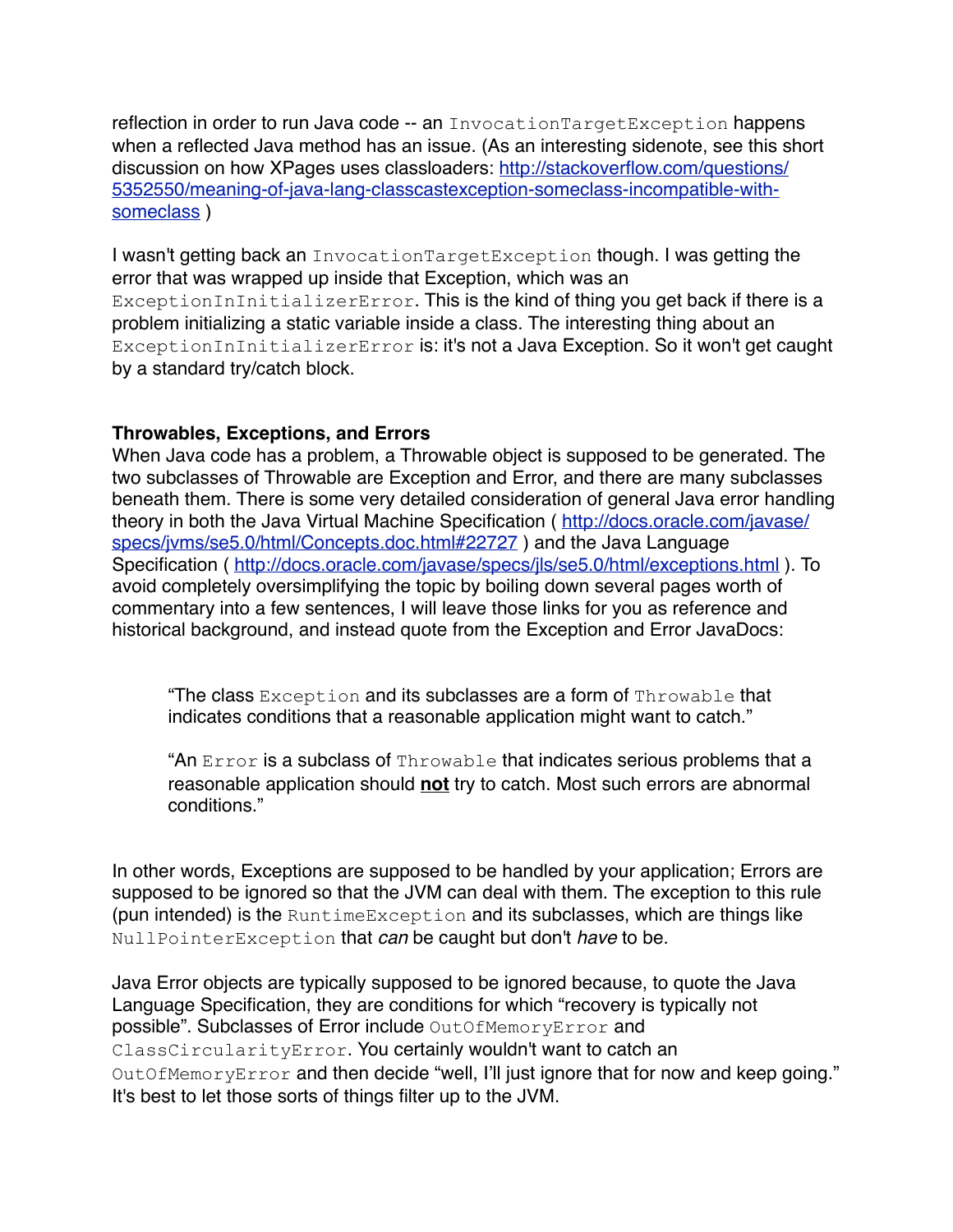The Java language designers made a distinction between Exceptions and Errors so you can write code like:

```
 try { 
  doSomething(); 
 } catch (Exception e) { 
  runAndHide(); 
 }
```
and not have to filter out the "normal" exceptions from the "devastating" errors. The typical try/catch block will only catch Exceptions, which is all you're supposed to worry about (in code) in the first place. 99% of the time that's exactly how you want it to work, and if you start catching Errors too you're just coding yourself into trouble.

#### **My Problem, and its Solution**

Back to my problem. I found myself in that 1% of the time where I actually wanted to catch an Error, because in this case I was suffering from a poorly-written static method in an open-source library I was calling. The debugger output looked like this:

| (x)= Variables $x \parallel \Theta_0$ Breakpoints $x$ |                                                                        |
|-------------------------------------------------------|------------------------------------------------------------------------|
| 《□ ※幅 旧                                               |                                                                        |
| Name                                                  | Value                                                                  |
| Œ<br>$\bullet$ this                                   | InvocationTargetException (id=1468)                                    |
| $@$ arg0<br>$=$                                       | ExceptionInInitializerError (id=1725)                                  |
| <b>El</b> cause                                       | null                                                                   |
| ■ detailMessage                                       | null                                                                   |
| $\equiv$<br>■ exception                               | AccessControlException (id=1440)                                       |
| $\equiv$<br><b>El cause</b>                           | AccessControlException (id=1440)                                       |
| Œ<br><b>El cause</b>                                  | AccessControlException (id=1440)                                       |
| ■ detailMessage<br>$\blacksquare$                     | "Access denied (java.lang.RuntimePermission getClassLoader)" (id=1534) |
| $\blacksquare$<br>■ perm                              | RuntimePermission (id=1135)                                            |
| ■ stackTrace<br>$\equiv$                              | StackTraceElement[60] (id=1444)                                        |
| $\boxdot$ $\blacktriangle$ [0]                        | StackTraceElement (id=2532)                                            |
| El A declaringClass                                   | "java.security.AccessController" (id=1516)                             |
| A fileName<br>Œ                                       | "AccessController.java" (id=1564)                                      |
| A lineNumber                                          | 108                                                                    |
| A methodName<br>$\blacksquare$                        | "checkPermission" (id=1544)                                            |
| $\boxminus$ A $[1]$                                   | StackTraceElement (id=1588)                                            |
| A declaringClass<br>$\pm$                             | "java.lang.SecurityManager" (id=1596)                                  |
| A fileName<br>$\blacksquare$                          | "SecurityManager.java" (id=1642)                                       |
| A lineNumber                                          | 532                                                                    |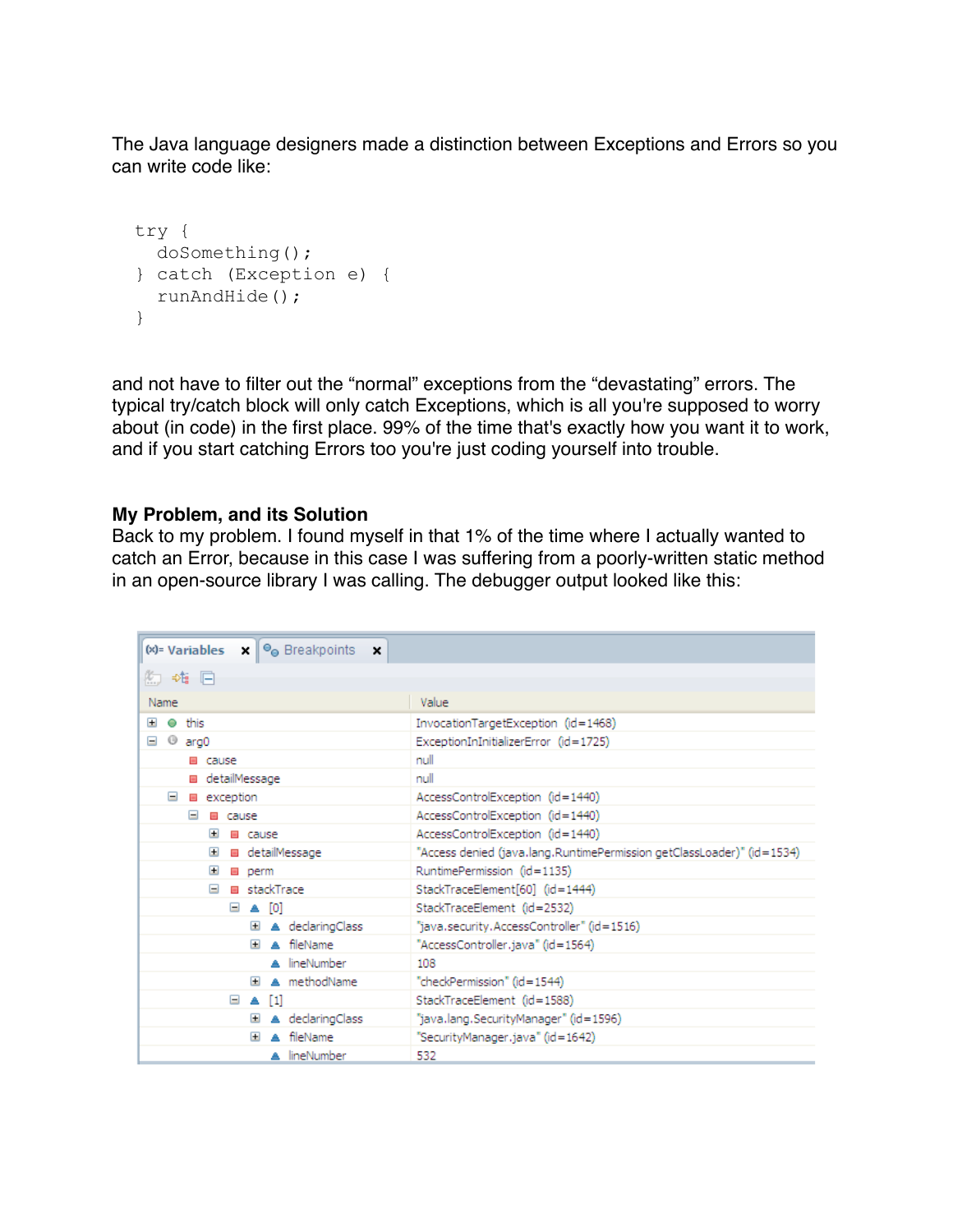You can see that there is:

- an InvocationTargetException from XPages calling the Java code, which contains:
- an ExceptionInInitializerError from a static method with an uncaught exception, which **then** contains:
- an AccessControlException

That AccessControlException -- which is one of those RuntimeExceptions that you are not required to check in your code -- was what I really wanted to know about. That ended up being the root of my problem, as the method causing the problem was trying to do something that the Java SecurityManager wasn't allowing it to do.

It almost always ends up being a security issue, doesn't it?

When I changed my code to this:

```
public static int wrapperMethod () { 
   try { 
    return doSomething(); 
   } catch (Exception e) { 
     return -1; 
   } catch (Throwable t) { 
     return -2; 
   } 
}
```
suddenly I was able to catch the error and do something with it (print the stack trace, rethrow it, work around it, or whatever). Again, that's just a rough example, not what I actually ended up doing.

### **There Be Dragons...**

That's not really the end of the story though. You might come away from this thinking that you should recode your Java apps to catch all Throwables instead of only Exceptions, just in case. That would be incorrect. I need to warn you that writing your Java code to catch all Throwables (Exceptions and Errors) is almost always a bad idea.

The bigger lessons to learn here are:

- When in doubt, use a debugger
- Code your static methods very defensively